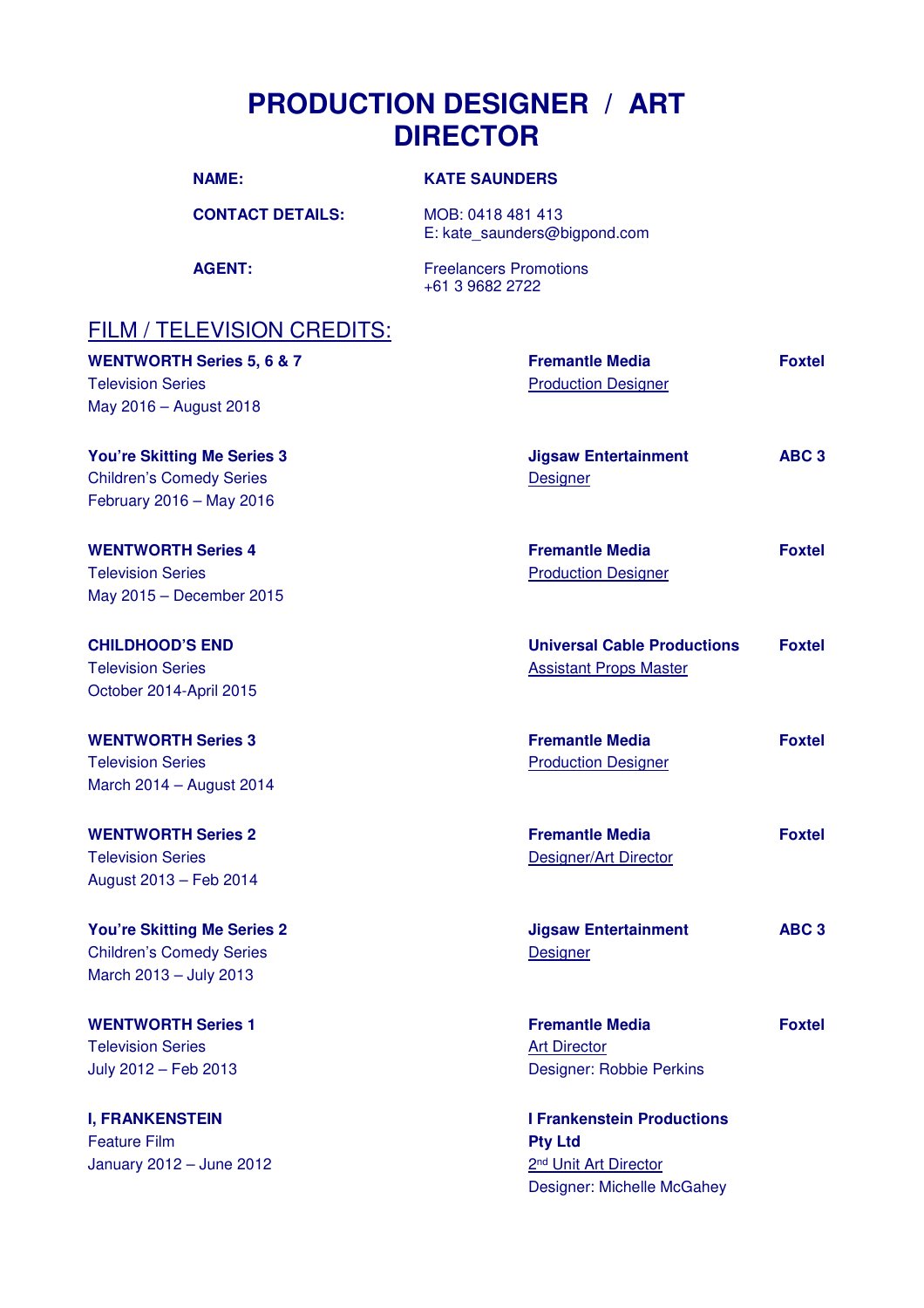**You're Skitting Me**  Children's Comedy Series August 2011 – December 2011

**CITY HOMICIDE**  Television Series November 2008 – February 2011

**CITY HOMICIDE**  Television Series July 2008 – November 2008

**KNOWING**  Feature Film February 2008 – July 2008

**THE PACIFIC**  TV Mini Series February 2007 – Feb 2008

**GHOST RIDER**  Feature Film November 2004 – July 2005

**STEALTH**  Feature Film November 2003 – July 2004

**STRANGE BEDFELLOWS**  Feature Film June 2003 – October 2003

**ALL SAINTS**  Television Series March 2000 – December 2001

**ALL SAINTS**  Television Series October 1997 – March 2000 **Jigsaw Entertainment Designer** 

**ABC 3** 

**Seven** 

**Seven Network**  Art Director

**Seven Network**  Relocation Supervisor **Seven** 

**Ezekiel Films**  Props Master Designer: Steven Jones-Evens

**HBO**  Assistant Props Master/Armoury Props Mistress: Suza Maybury

**Sony Pictures**  Assistant Set Decorator Set Decorator: Suza Maybury

**Sony Pictures**  Dresser / Props Buyer Set Decorator: Suza Maybury

**Instinct Entertainment**  Art Director Production Designer. Ralph Moser

**ATN Seven**  Supervising Art Director Producer: Jo Porter / Di Drew

**Seven** 

**Seven** 

**ATN Seven**  Art Director Production Designer: Scott Bird /

John Price Jones